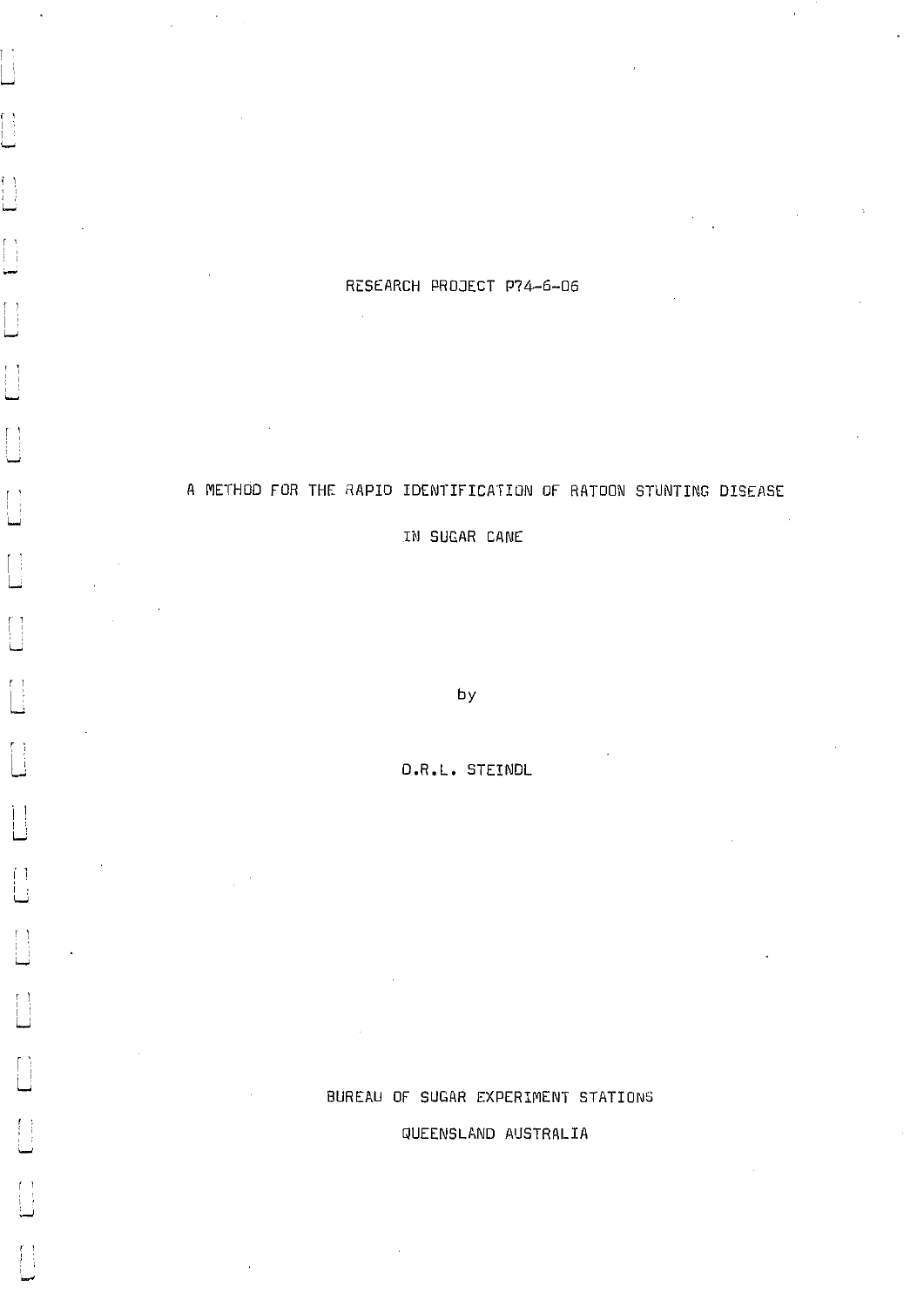### RESEARCH PROJECT P74-6-06

# A Method for the Rapid Identification of Ratoon Stunting Disease in

Sugar Cane

n.R.L. Steindl.

Recent work with the electron microscope has established that a slender, coryneform-type bacterium is constantly present in the sap of known ratoon stunting diseased plants and is absent from healthy plants. The purpose of this project was to determine whether a reliable method of diagnosing doubtful cases of the disease could be based on the findings of such organisms in the extracted sap, either by electron or phase-constrast microscopy.

The electron microscopy (EM) work in this project was carried out by Dr. D.S. Teakle of the University of Queensland, Microbiology Department.

Results were compared with those obtained from inoculations into Q28 and bane grass at Eight Mile Plains. Subsequ, tly, studies were carried out to determine if the organism could be detected by the phase-contrast microscopy and to find the most reliable technique for extracting and concentrating the organism associated with the disease. Findings with phase-contrast microscopy were also compared with results obtained from inoculations into bana grass.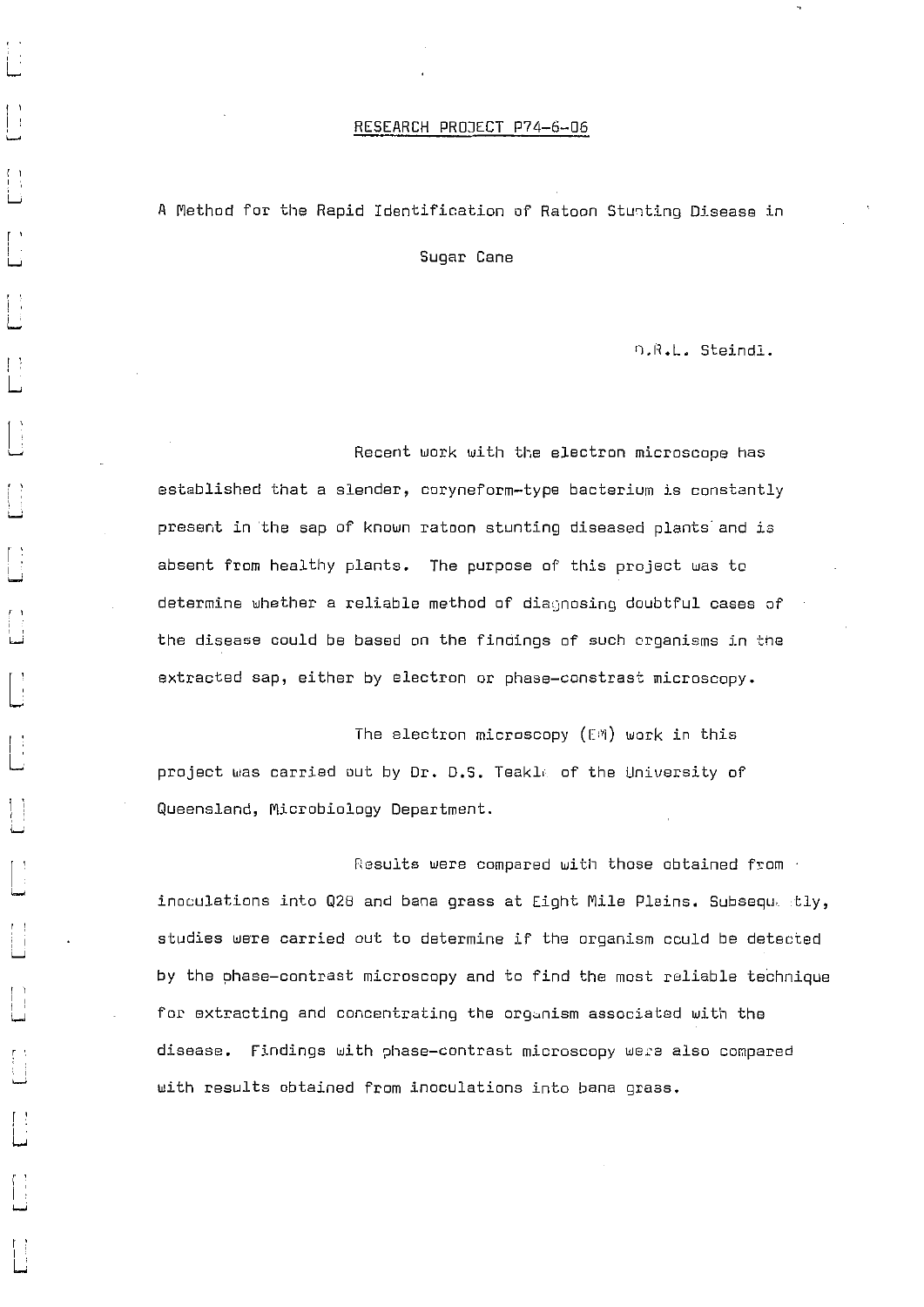## Electron Microscopy Versus Inoculations into ana . rass and Q28

Specimens of cane with doubtful rsd status were requested from all major areas for this study. A ustal of 17 specimens was received. Extracts from each were examined with the electron microscope and inoculated into bane .grass uprights, while some were also inoculated into Q28. However, it had previously been established that there was very good agreement between results from bana grass and Q28. Results from the above 17 specimens showed 'only one discrepancy between electron microscopy and bans grass inoculations. In this, the EM showed a very small number of particles which could have been rsd but the bane grass gave a negative result. In one other case, where the EM and bana grass gave negative results inoculation into Q28 gave a positive result.

#### Phase—Contrast Microscopy

#### Vascular Sap Extracts

Vascular sap was extracted from portions of diseased Q28 stalks about four to six inches long, by fitting a tapered rubber sleeve (Gooch crucible adapter) over one end, then inserting it firmly into the neck of a vacuum flask to obtain an air—Light seal. When the vacuum was applied, approximately three millilitres of sterile water were pipetted onto the top of the cutting, and sucked through the vascular bundles to flush out the bacteria. Portions of stalk both with and without nodes were used.

Examination of these extracts with phase contrast (see below) showed very few bacterial cells, and it was apparent that the extract needed to be concentrated before e reliable diagnosis could

 $-2 -$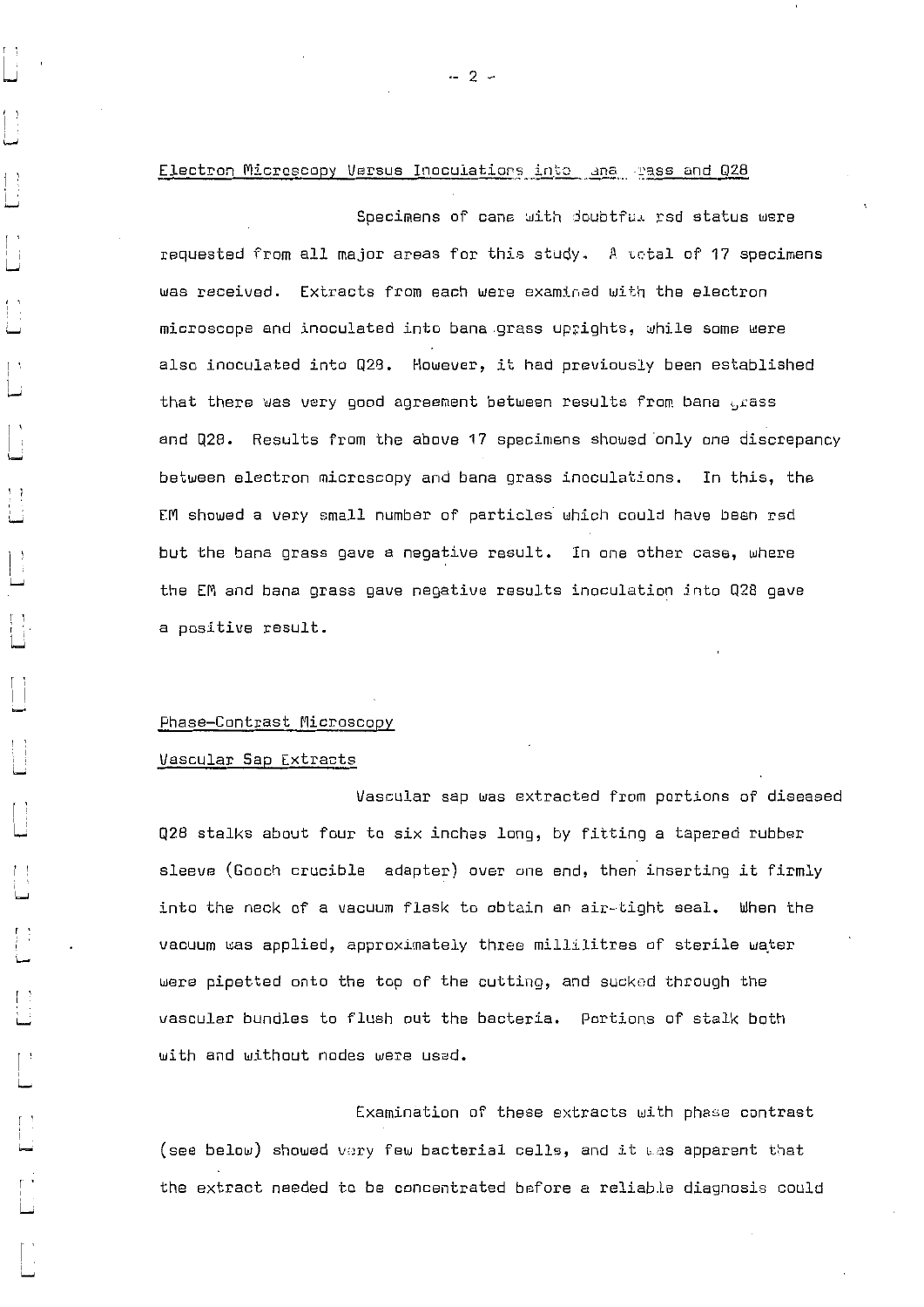be made. Extracts from rsd-infected stalks of Q28, Q71, Q87 and Q94 plant cane about 10 months old, grown at the pathology Farm, were concentrated by centrifugation for one hour at 550 a in a Gallenkamp Junior centrifuge with an angle head holding six 10 ml tubes. The supernatant liquid was discarded and the pellets re—suspended in a few drops of sterile water. A small smear of this suspension was placed on a microscope slide, covered with a cover slip and examined with a Leitz Ortholux microscope, using oil—immersion phase—contrast equipment with a magnification of 1 250 X.

Because of the nature of these preparations it was virtually impossible to make accurate counts on the rsd particles; consequently only comparisons of the numbers of particles in the various preparations were made. Large numbers of slender filamentous particles, many of which were bent or twisted could be seen in each preparation, however, a considerable amount of plant debris was also present, so attempts were made to clarify the vascular extracts by filtration before centrifuging.

Since the Q94 extracts showed a larger number of particles than those of other varieties examined, it was decided to use this variety for further studies. In addition it was found that the movement of water through internodal sections of stem was much faster than through sections containing a node, and the extracts from the former usually contained larger numbers of bacteria. This was probably because the water was able to pass through and extract the bacteria from a greater number of vascular bundles in the internodes.

Filters used included Whatman papers Nos. 41,2 and 42 and Equip pads Nos.  $0, 1, 2$  and 4. All filtrations were done under

— 3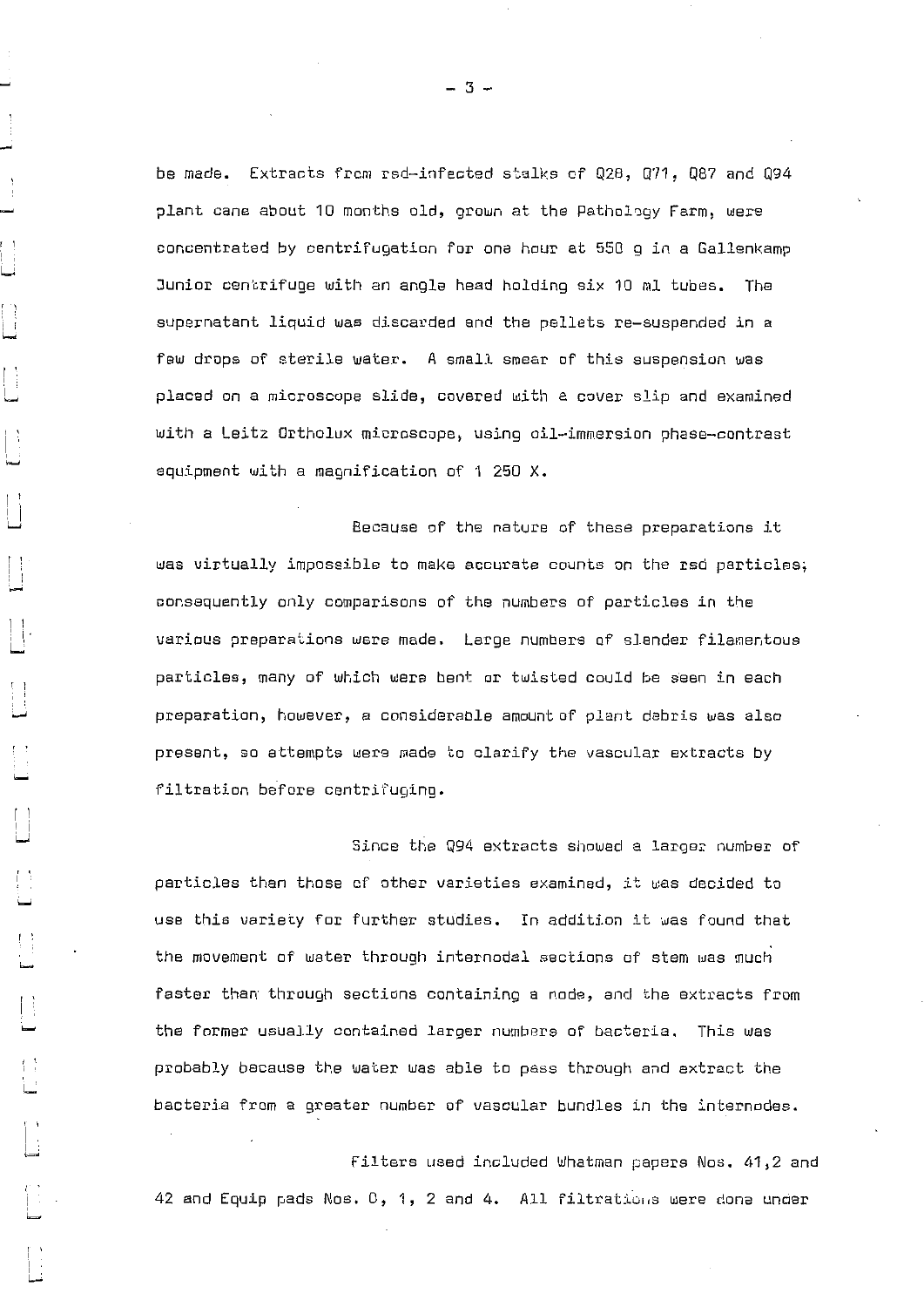vacuum. Filtrates were centrifuged as above, then examined under phase contrast. These filters reduced the amount of extraneous matter .in the order listed, but the numbers of rsd particles were not noticeably reduced until the No. 1 Equip pad was reached. There was a very marked falling off in particle numbers passing the Nos. 1 and 2 pads, and none could be found after the No. 4 pad. The most satisfactory preparations for both freedom from plant debris and numbers of particles present,were those filtered through a No. 0 Equip pad, closely followed by those filtered through a No. 42 Whatman paper. Because of their easier handling the No. 42 papers have been used in routine work.

#### Tissue Diffusates

Lamina tissue and midribs of mature leaves, mature leaf sheaths and stems from rsd-infected Q94 as above were washed and finely sliced with a sharp scalpel to prevent crushing the cut ends of the vascular bundles. They were then soaked in sterile water for approximately three hours to allow the bacteria to diffuse out. As much tissue as could be immersed in about 15 ml of water was used. After soaking, the tissues were removed with a strainer and the liquid was filtered, centrifuged and examined as for vascular-sap extracts.

The rsd particles could be found in all these extracts, but were less numerous than in vascular-sap extracts. Of these extracts, those from leaf sheaths appeared to have the most particles and lamina tissue the least.

## Phase-Contrast Microscopy Versus Inoculations into Bane Brass

In order to compare the reliability of phasecontrast studies with inoculations into bana grass, both methods were

 $-4 -$